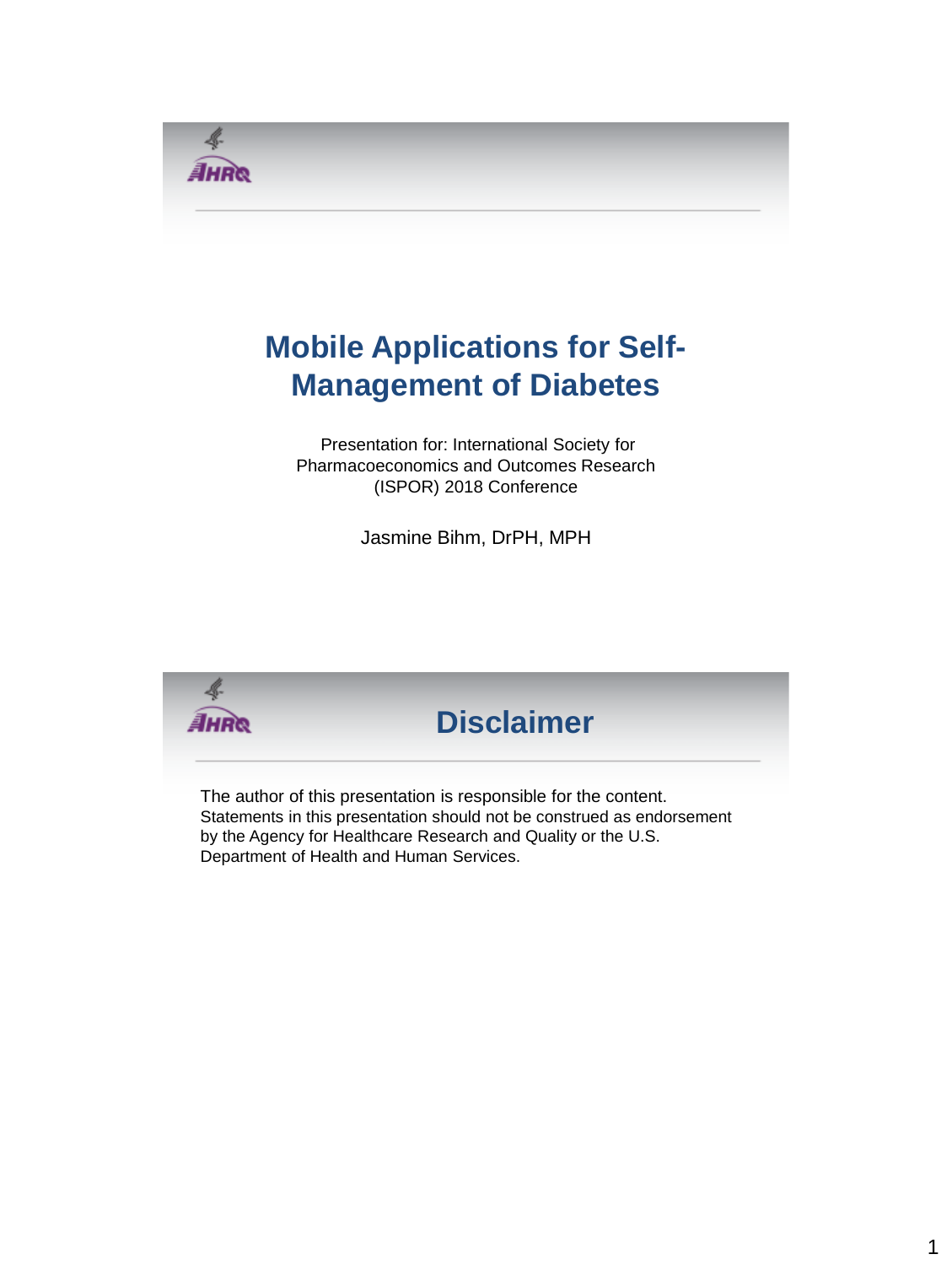

- ► KQs/scope, report of findings, table design
- **Usability:** Contextual issue



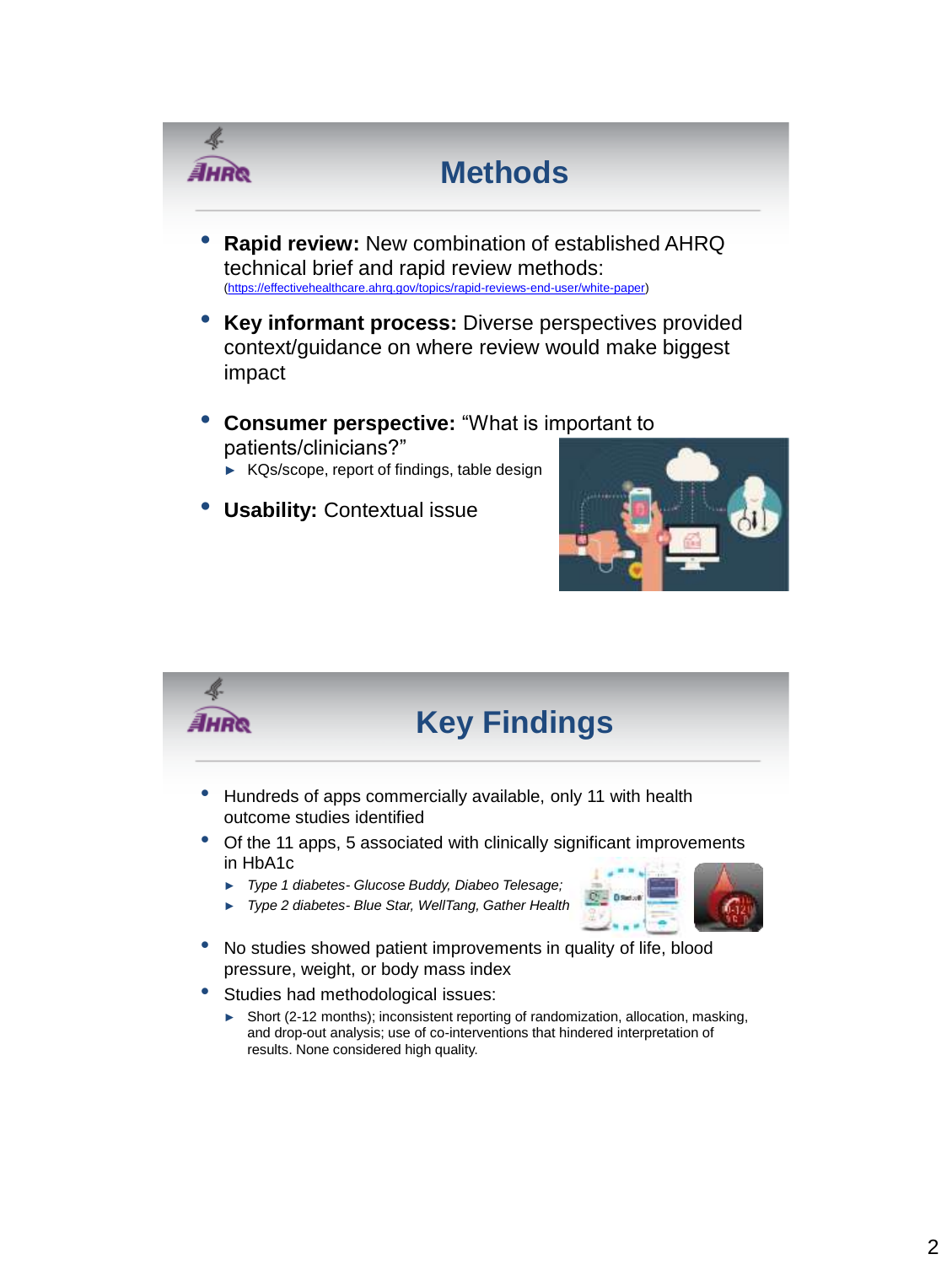

• **Rapidly changing technologies:** Several updates to tables/findings needed in months finalizing report because apps had changed

| <b>Thank You</b>                                    |                                              |
|-----------------------------------------------------|----------------------------------------------|
| Mobile Applications for Self-Management of Diabetes | Elise Berliner, PhD                          |
| AHRQ Publication No. 18-EHC010-EF, April 2018       | Director, Technology Assessment Program      |
|                                                     | Center for Evidence and Practice Improvement |
| Prepared for:                                       | Agency for Healthcare Research and Quality   |
| Agency for Healthcare Research and Quality          | Email Address: Elise.Berliner@ahrq.hhs.gov   |
| U.S. Department of Health and Human Services        |                                              |
| www.ahrg.gov                                        | Jasmine Bihm, DrPH, MPH                      |
|                                                     | <b>Staff Fellow</b>                          |
| Prepared by:                                        | Center for Evidence and Practice Improvement |
| Scientific Resource Center, Portland, OR            | Agency for Healthcare Research and Quality   |
| Investigators:                                      | Email: jasmine.bihm@ahrq.hhs.gov             |
| Stephanie Veazie, M.P.H.                            |                                              |
| Kara Winchell, M.A.                                 |                                              |
| Jennifer Gilbert, M.D., M.P.H.                      |                                              |
| Robin Paynter, M.L.I.S.                             |                                              |
| Ilya Ivlev, M.D., Ph.D.                             |                                              |
| Karen Eden, Ph.D.                                   |                                              |
| Kerri Nussbaum, M.S.                                |                                              |
| Nicole Weiskopf, Ph.D.                              |                                              |
| Jeanne-Marie Guise, M.D., M.P.H.                    |                                              |
| Mark Helfand, M.D., M.P.H.                          |                                              |
|                                                     |                                              |

**Check out report at the Effective Health Care (EHC) Program website:**  [https://effectivehealthcare.ahrq.gov](https://effectivehealthcare.ahrq.gov/)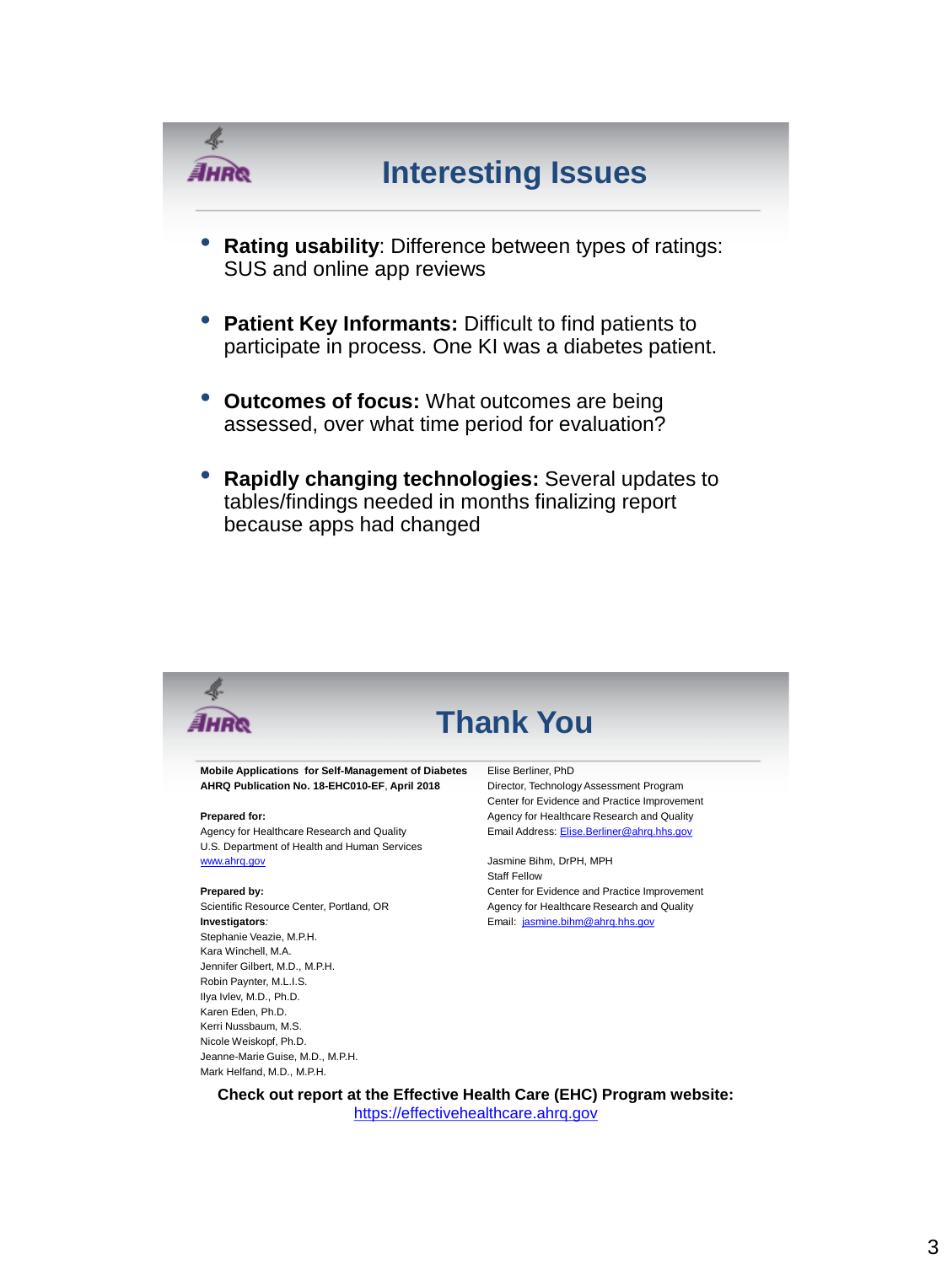### **Discussion Questions**

- How do we balance the pace of change in technology with the need for longer studies?
- Given the state of the evidence on digital health tools, how best do we communicate value?



# **Designing Real World Digital Health Studies to Meet End User Needs**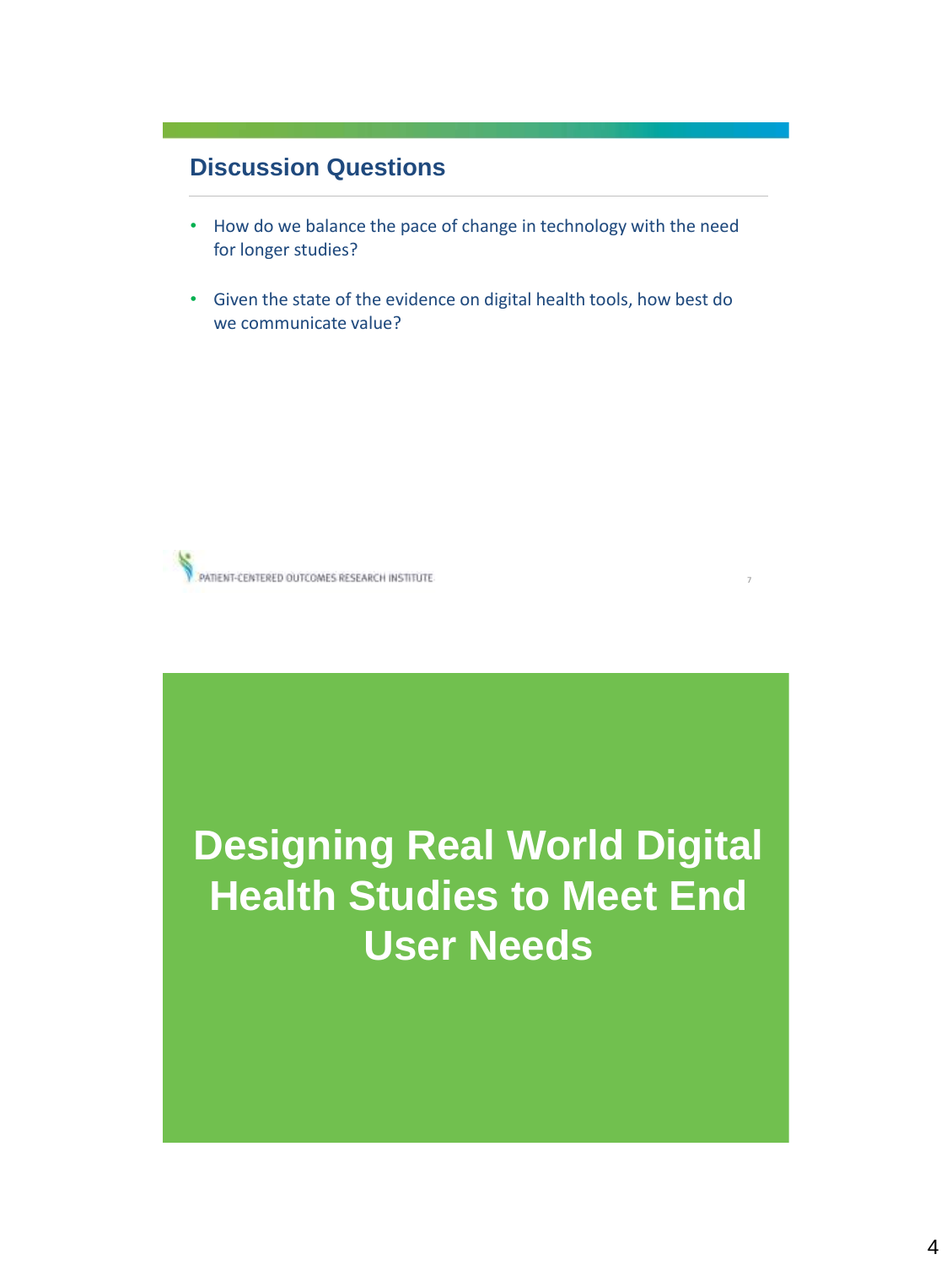# **Producing Better Science for Digital Health through Patient-Centered Outcomes Research**

Penny Mohr, MA Senior Advisor, Emerging Technology and Delivery System Innovation Healthcare Delivery and Disparities Research Patient-Centered Outcomes Research Institute

Dionna Attinson Anum Lakhia, MPH Theodore Chang, D.O. May 21, 2018

pcori PATIENT-CENTERED OUTCOMES RESEARCH INSTITUTE

# **What Are the Major Gaps Identified in the Digital Health Literature?**



PATIENT-CENTERED OUTCOMES RESEARCH INSTITUTE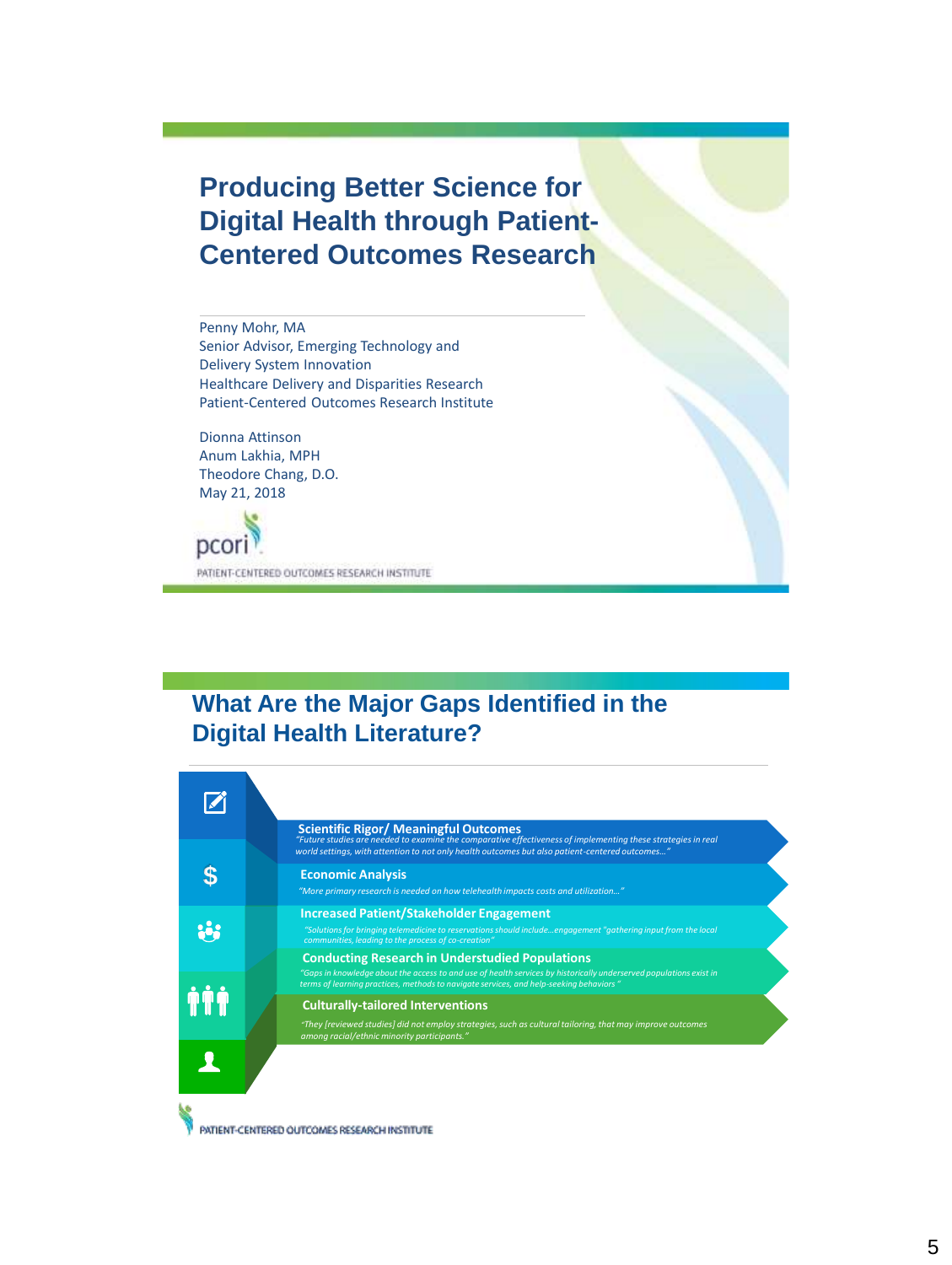

### **PCORI Has Made A Sizable Investment in Digital Health Research**

**PCORI's Digital Health Portfolio is Filling Evidence Gaps**

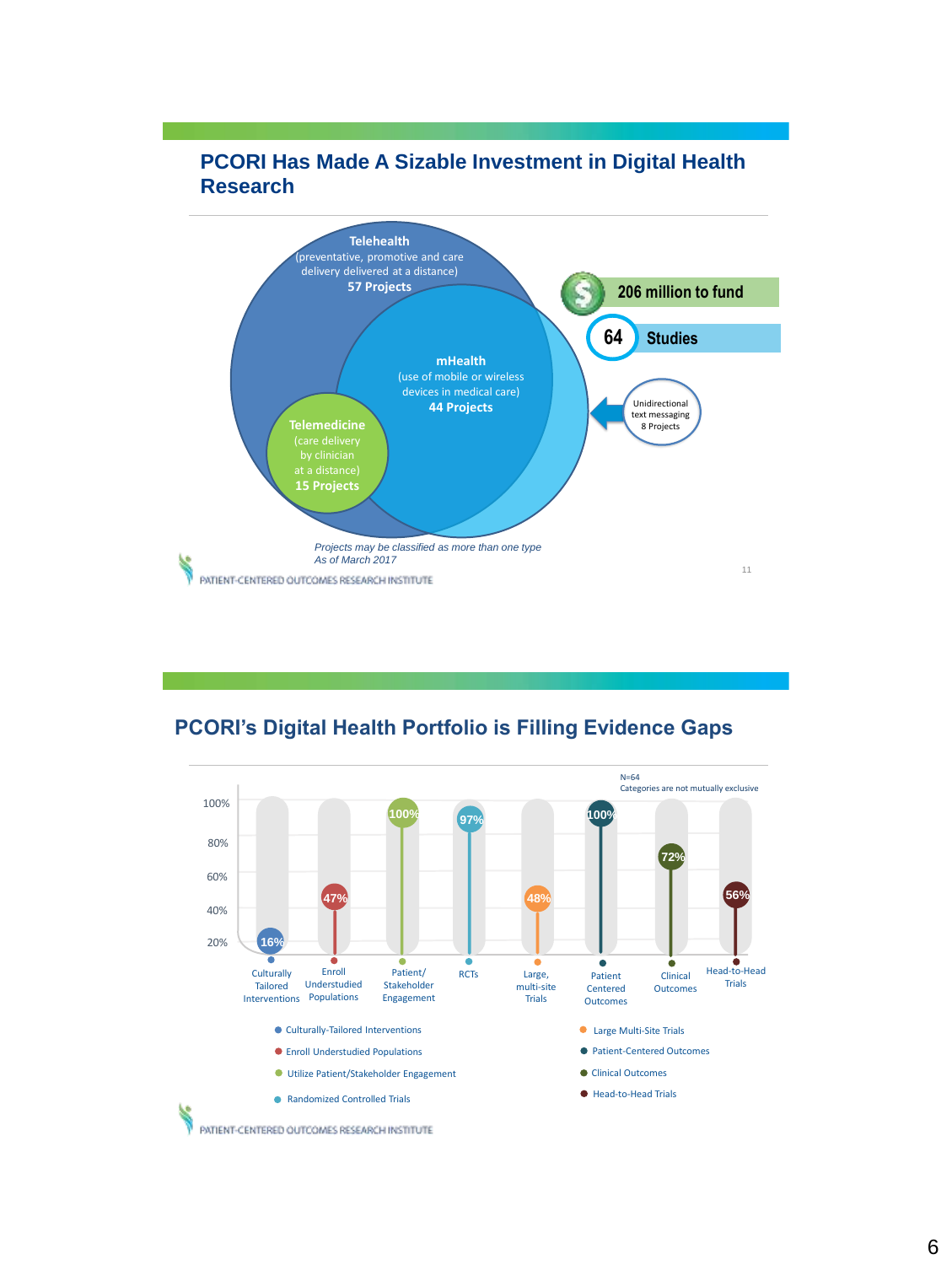### **Planning for Replicability and Sustainability of Findings from Digital Health Studies**



## **PCORI Investigators and Their Stakeholders Identify Strategies for Overcoming Barriers**

#### **Patient Acceptance**

- Cultural tailoring of messages/interface
- The importance of multi-cultural, bi-lingual trainers and support personnel
- Allowing a patient to choose what information to share with providers



#### **Systems Integration** • Obtain C-Suite buy-in from the outset, consider scalability to other diseases

- Scale down physician dashboard to must
- know clinical information Support with other clinical staff for

more detailed reporting

#### **Technical Support**

• Having on-call tech support for end-users E.g. mHealth Specialist, CHW, and other key personnel

> To address concerns, solve technical issues, and encourage use of telehealth

#### **Reimbursement and Billing** • Use a check list to help distinguish

- between consultation and follow up in the platform.
- Provide educational modules to help train billing departments.
- Collect utilization and cost data/model ROI

PATIENT-CENTERED OUTCOMES RESEARCH INSTITUTE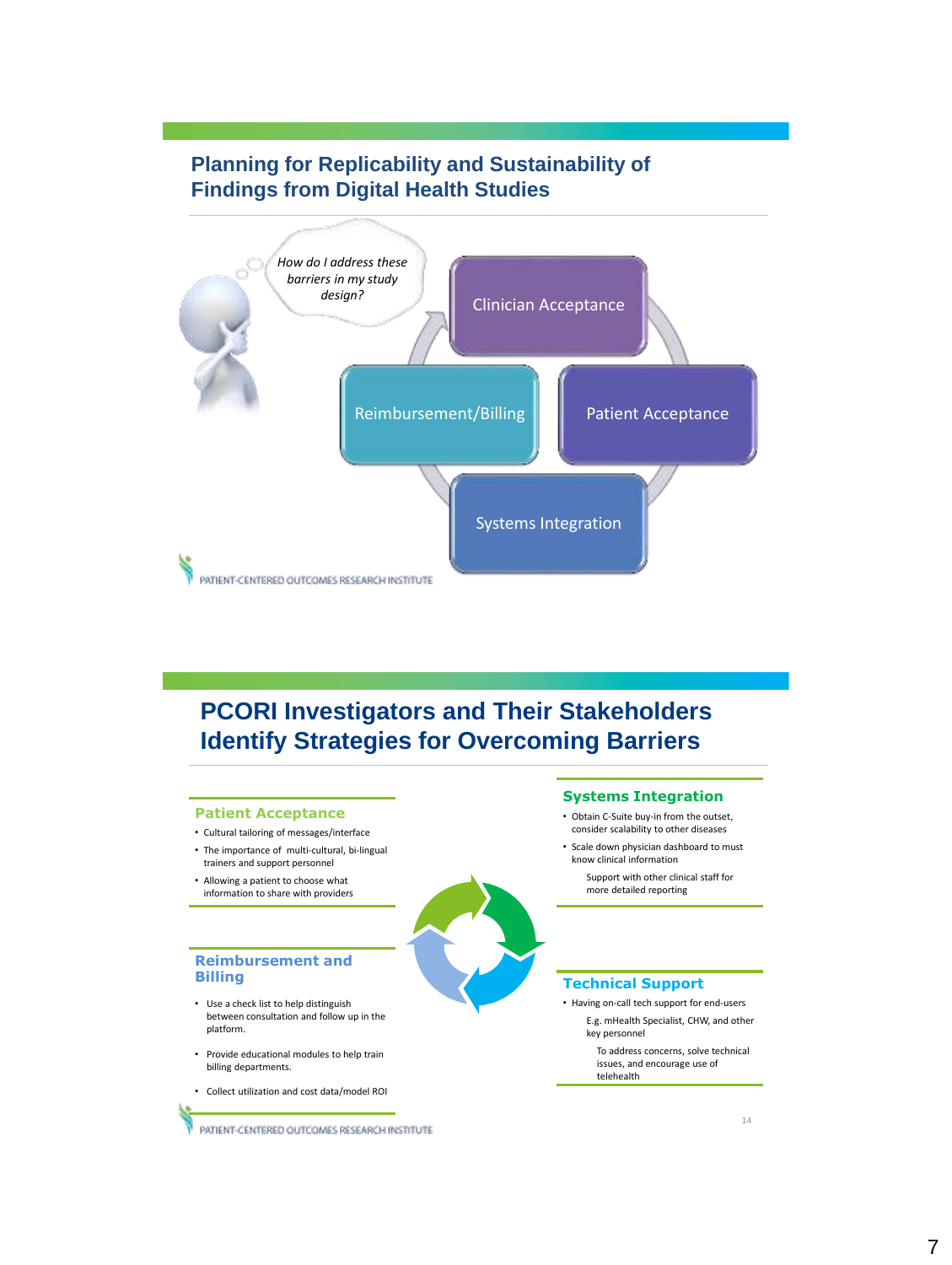### **Thanks To:**

- [April Armstrong. University of Southern California. Improving Specialty Care Delivery](https://www.pcori.org/research-results/2014/improving-specialty-care-delivery-chronic-skin-diseases) in Chronic Skin Disease.
- Dror [Ben-Zeev. Dartmouth College. Comparing Mobile Health \(mHealth\) and Clinic-](https://www.pcori.org/research-results/2014/comparing-mobile-health-and-clinic-based-self-management-interventions-serious)Based Self-Management Interventions for Serious Mental Illness: Patient **Engagement, Satisfaction, and Outcomes**
- [Ray Dorsey. University of Rochester. Using Technology to Deliver Multidisciplinary](https://www.pcori.org/research-results/2013/do-video-house-calls-specialist-help-get-care-people-parkinsons-disease)  Care to Individuals with Parkinson's Disease in Their Homes
- [John C. Fortney. University of Washington. Integrated versus Referral Care for](https://www.pcori.org/research-results/2015/comparing-two-approaches-provide-complex-mental-health-care-patients-rural) Complex Psychiatric Disorders.
- [Karen Margolis. Health Partners Institute. Pragmatic Trial Comparing Telehealth](https://www.pcori.org/research-results/2016/pragmatic-trial-comparing-telehealth-care-and-optimized-clinic-based-care) Care and Optimized Clinic-Based Care for Uncontrolled High Blood Pressure
- Andrew Talal. State University of New York. Patient-Centered HCV Care via [Telemedicine for Individuals on Opiate Substitution Therapy: A Stepped Wedge](https://www.pcori.org/research-results/2016/comparing-ways-provide-hepatitis-c-treatment-people-who-take-methadone) Cluster Randomized Controlled Trial.

• [Heather Young. University of California, Davis. Patient and Provider Engagement and](https://www.pcori.org/research-results/2014/patient-and-provider-engagement-and-empowerment-through-technology-p2e2t2) Empowerment through Technology (P<sup>2</sup>E<sup>2</sup>T<sup>2</sup>) Program to Improve Health in Diabetes. PATIENT-CENTERED OUTCOMES RESEARCH INSTITUTE 15

### **For More Information**

- Visit PCORI's [Telehealth Website](https://www.pcori.org/research-results/topics/telehealth)
- Tune into our May 24th Workshop Advancing the State of Telehealth through Patient-Centered Outcomes Research
- Contact:

Penny Mohr, Senior Advisor, Emerging Technologies and Delivery System Innovations Research Initiatives, Healthcare Delivery & Disparities Research PCORI

email: [pmohr@pcori.org](mailto:pmohr@pcori.org) telephone: 443-510-8077

PATIENT-CENTERED OUTCOMES RESEARCH INSTITUTE